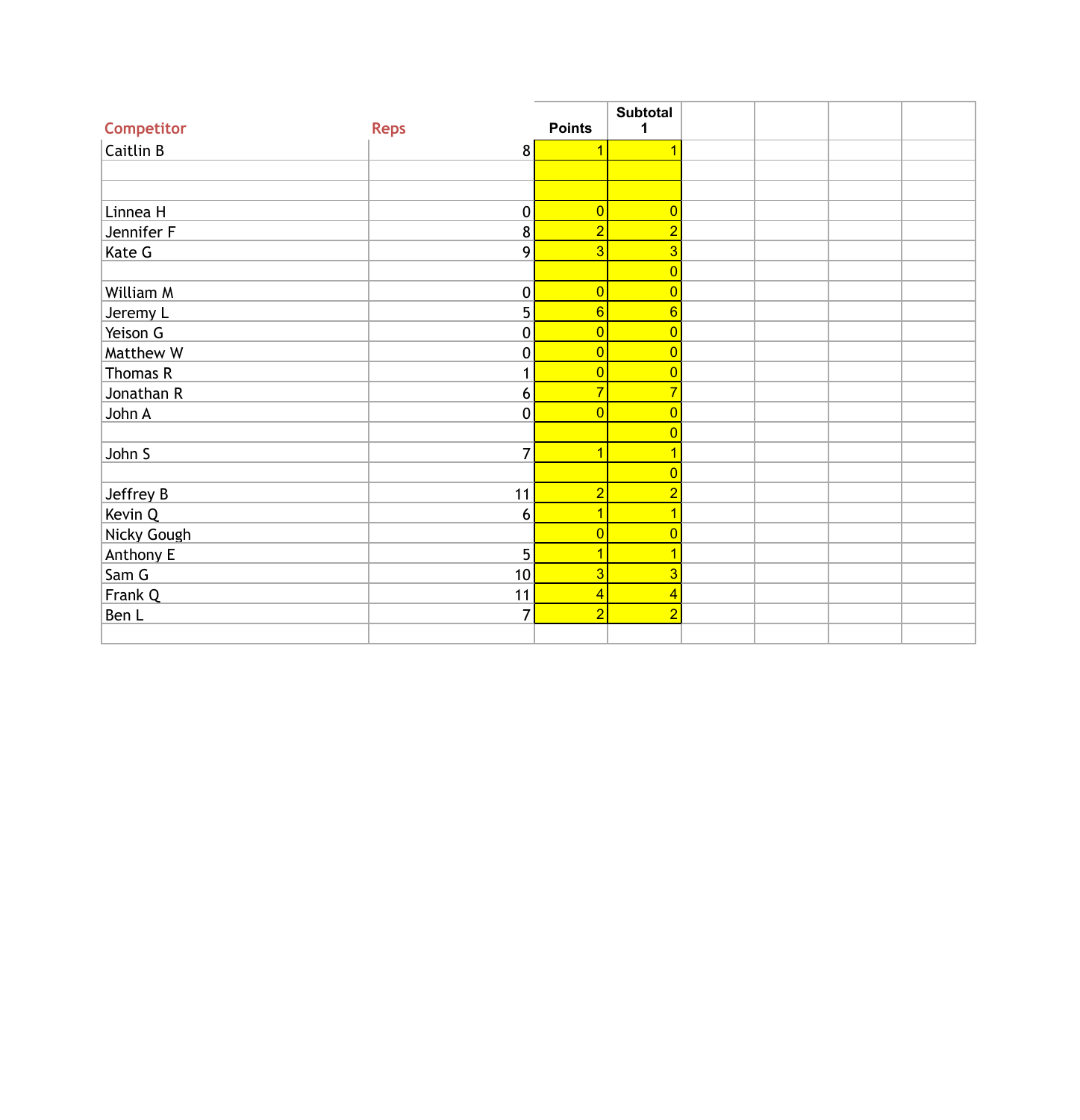| <b>Competitor</b> | <b>Time/Distance</b> | <b>Points</b>   | <b>Subtotal</b><br>$\mathbf{2}$ |  |
|-------------------|----------------------|-----------------|---------------------------------|--|
| <b>Caitlin B</b>  | 43                   |                 | $\overline{2}$                  |  |
|                   | $\mathbf 0$          | $\overline{0}$  | $\Omega$                        |  |
|                   |                      |                 | $\overline{0}$                  |  |
| Linnea H          | 12'                  | и               |                                 |  |
| Jennifer F        | 23                   | 3               | 5                               |  |
| Kate G            | 25                   | $\overline{2}$  | 5                               |  |
|                   |                      |                 | $\overline{0}$                  |  |
| William M         | 12.56                | $\overline{7}$  |                                 |  |
| Jeremy L          | 18.1                 | 5               | 11                              |  |
| Yeison G          | 20'2"                | $\overline{2}$  | $\overline{2}$                  |  |
| Matthew W         | 120                  | 3               | 3                               |  |
| Thomas R          | 16.22                | $6\overline{6}$ | 6                               |  |
| Jonathan R        | 20.84                | 4               | 11                              |  |
| John A            | 13'1''               |                 |                                 |  |
|                   |                      |                 | $\Omega$                        |  |
| John S            | 23                   | 1               | $\overline{2}$                  |  |
|                   |                      |                 | $\overline{0}$                  |  |
| Jeffrey B         | 8.35                 | $\overline{2}$  | 4                               |  |
| Kevin Q           | 14.37                | 1               | $\overline{2}$                  |  |
| Nicky Gough       |                      | $\overline{0}$  | $\overline{0}$                  |  |
| Anthony E         | 14.53                | 1               | $\overline{2}$                  |  |
| Sam G             | 13.06                | $\overline{2}$  | 5                               |  |
| Frank Q           | 7.87                 | 4               | 8                               |  |
| Ben L             | 12.68                | 3               | $\overline{5}$                  |  |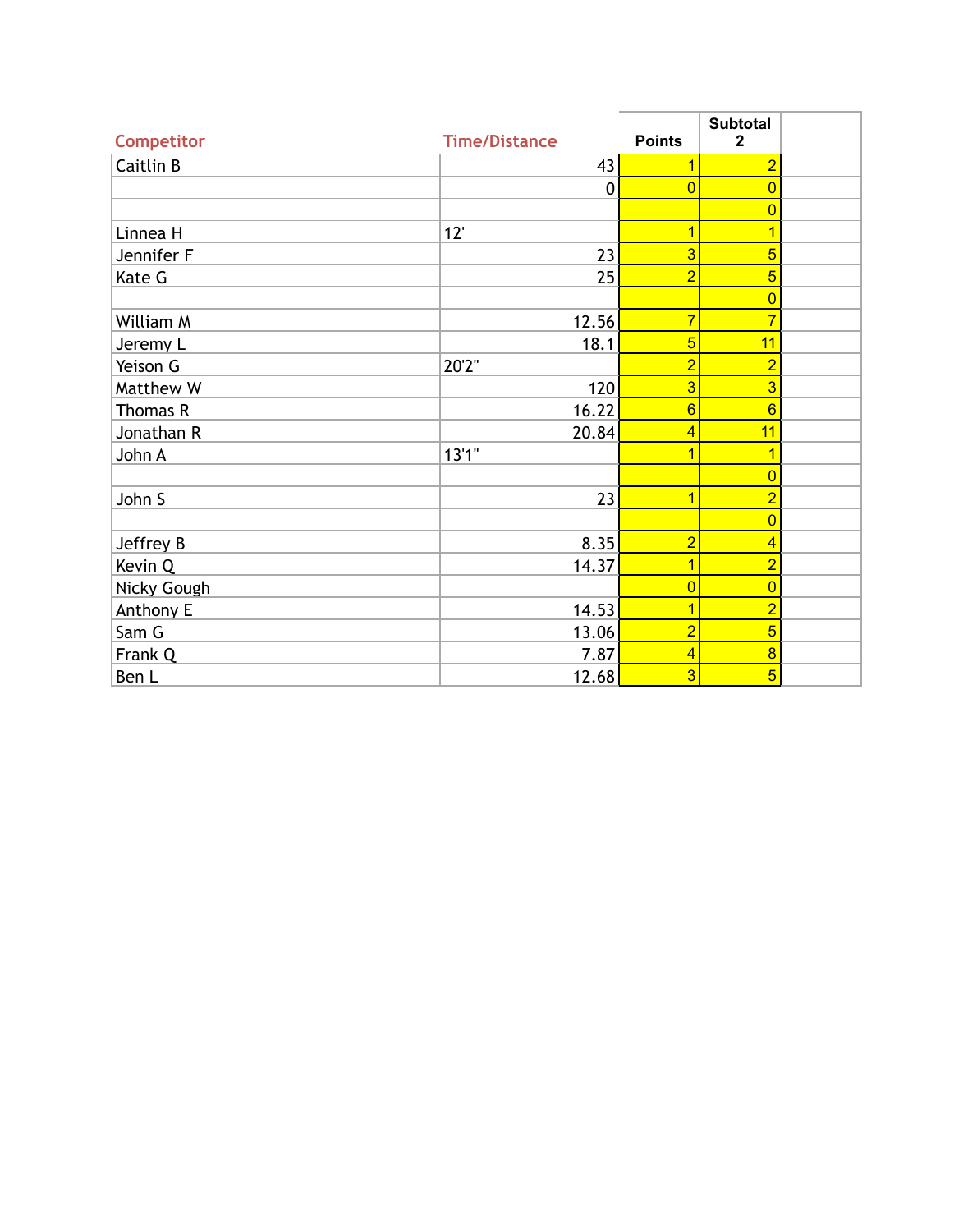| <b>Competitor</b>  | <b>Time/Distance</b> | <b>Points</b>           | <b>Subtotal</b><br>3 |  |
|--------------------|----------------------|-------------------------|----------------------|--|
| <b>Caitlin B</b>   | 23                   | 1                       | $\overline{3}$       |  |
|                    | 0                    | $\overline{0}$          | $\overline{0}$       |  |
|                    |                      |                         | $\overline{0}$       |  |
| Linnea H           | 8                    | 3                       | $\overline{4}$       |  |
| Jennifer F         | 11.5                 | $\overline{\mathbf{1}}$ | $6\phantom{a}$       |  |
| <b>Kate G</b>      | 10.4                 | $\overline{2}$          | $\overline{7}$       |  |
|                    |                      |                         | $\overline{0}$       |  |
| <b>William M</b>   | 49.94                | $\overline{1}$          | $\overline{8}$       |  |
| Jeremy L           | 11.87                | $6\phantom{a}$          | 17                   |  |
| <b>Yeison G</b>    | 21.87                | $\overline{4}$          | 6                    |  |
| Matthew W          | 44.81                | $\overline{3}$          | $6\phantom{1}6$      |  |
| <b>Thomas R</b>    | 15.03                | 5                       | 11                   |  |
| Jonathan R         | 10.41                | $\overline{7}$          | 18                   |  |
| John A             | 46.22                | $\overline{2}$          | $\overline{3}$       |  |
|                    |                      |                         | $\overline{0}$       |  |
| John S             | 7.78                 | $\overline{1}$          | 3                    |  |
|                    |                      |                         | $\overline{0}$       |  |
| Jeffrey B          | 4.62                 | $\overline{2}$          | $6\phantom{a}$       |  |
| Kevin Q            | 8.78                 | $\overline{1}$          | $\overline{3}$       |  |
| <b>Nicky Gough</b> |                      | $\overline{0}$          | $\overline{0}$       |  |
| <b>Anthony E</b>   | 17.04                | 1                       | $\overline{3}$       |  |
| Sam G              | 5.22                 | $\overline{3}$          | $\overline{8}$       |  |
| Frank Q            | 4.47                 | $\overline{4}$          | 12                   |  |
| Ben L              | 6.03                 | $\overline{2}$          | $\overline{7}$       |  |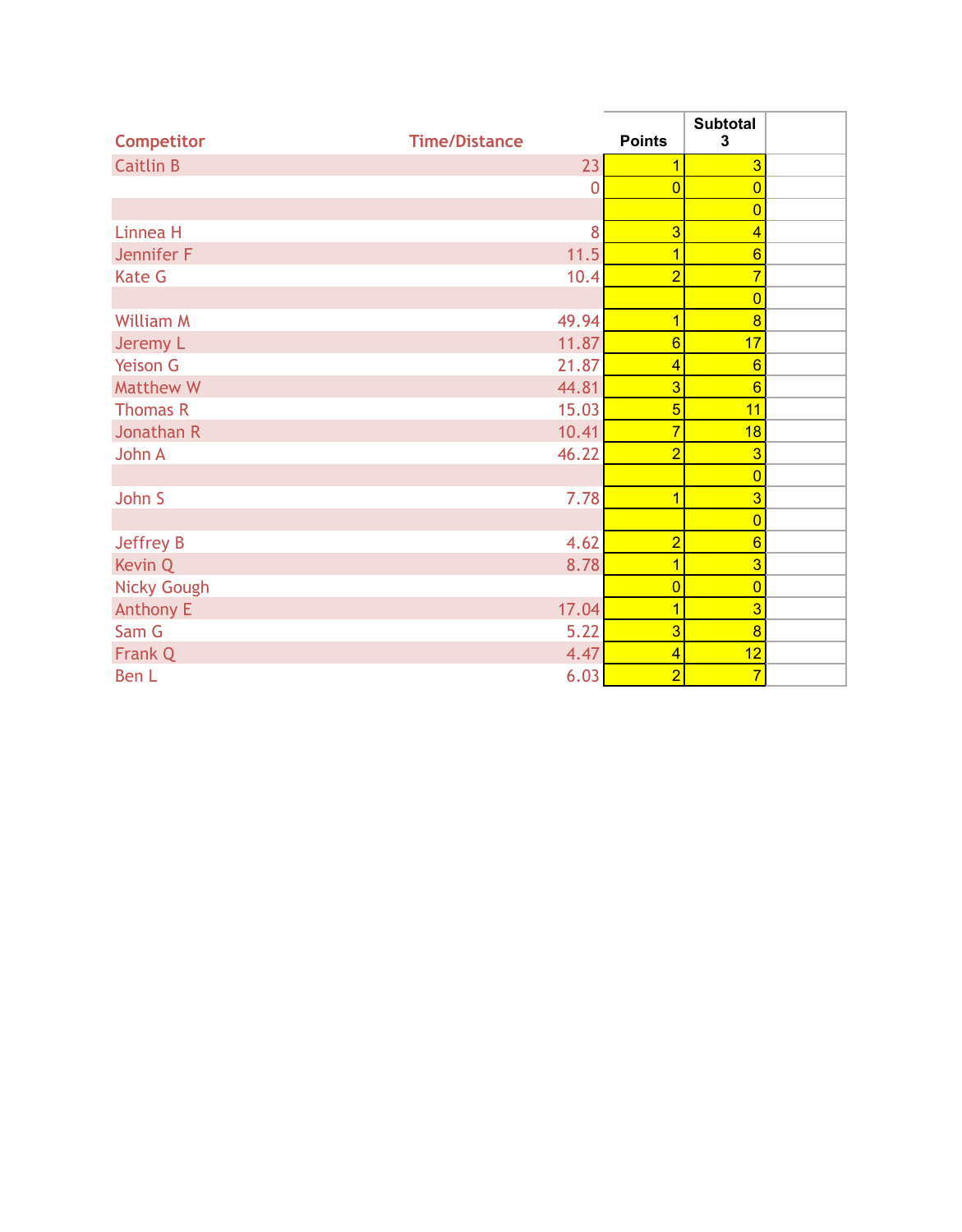| Competitor         | <b>Reps</b> |                | <b>Points</b>  | <b>Subtotal</b><br>4 |  |
|--------------------|-------------|----------------|----------------|----------------------|--|
| <b>Caitlin B</b>   |             | $\overline{0}$ | $\overline{0}$ | $\overline{3}$       |  |
|                    |             | $\overline{0}$ | $\overline{0}$ | $\overline{0}$       |  |
|                    |             |                |                | $\overline{0}$       |  |
| Linnea H           |             | 4              | $\overline{1}$ | $\overline{5}$       |  |
| Jennifer F         |             | 8              | $\overline{2}$ | $\overline{8}$       |  |
| <b>Kate G</b>      |             | 9              | 3              | 10                   |  |
|                    |             |                |                | $\overline{0}$       |  |
| <b>William M</b>   |             | $\overline{0}$ | $\overline{0}$ | $\overline{8}$       |  |
| Jeremy L           |             | 18             | $\overline{7}$ | 24                   |  |
| <b>Yeison G</b>    |             | $\overline{0}$ | $\overline{0}$ | 6                    |  |
| Matthew W          |             | $\overline{0}$ | $\overline{0}$ | $6\phantom{a}$       |  |
| <b>Thomas R</b>    |             | 13             | $6\phantom{a}$ | 17                   |  |
| Jonathan R         |             | $\overline{0}$ | $\overline{0}$ | 18                   |  |
| John A             |             | 1              | $\overline{5}$ | $\overline{8}$       |  |
|                    |             |                |                | $\overline{0}$       |  |
| John S             |             | 10             | $\overline{1}$ | $\overline{4}$       |  |
|                    |             |                |                | $\overline{0}$       |  |
| Jeffrey B          |             | 11             | $\overline{2}$ | $\overline{8}$       |  |
| Kevin Q            |             | 8              | $\overline{1}$ | $\overline{4}$       |  |
| <b>Nicky Gough</b> |             |                | $\overline{0}$ | $\overline{0}$       |  |
| <b>Anthony E</b>   |             | 5              | 1              | $\overline{4}$       |  |
| Sam G              |             | 9              | $\overline{3}$ | 11                   |  |
| Frank Q            |             | 11             | $\overline{4}$ | 16                   |  |
| Ben L              |             | 6              | $\overline{2}$ | 9                    |  |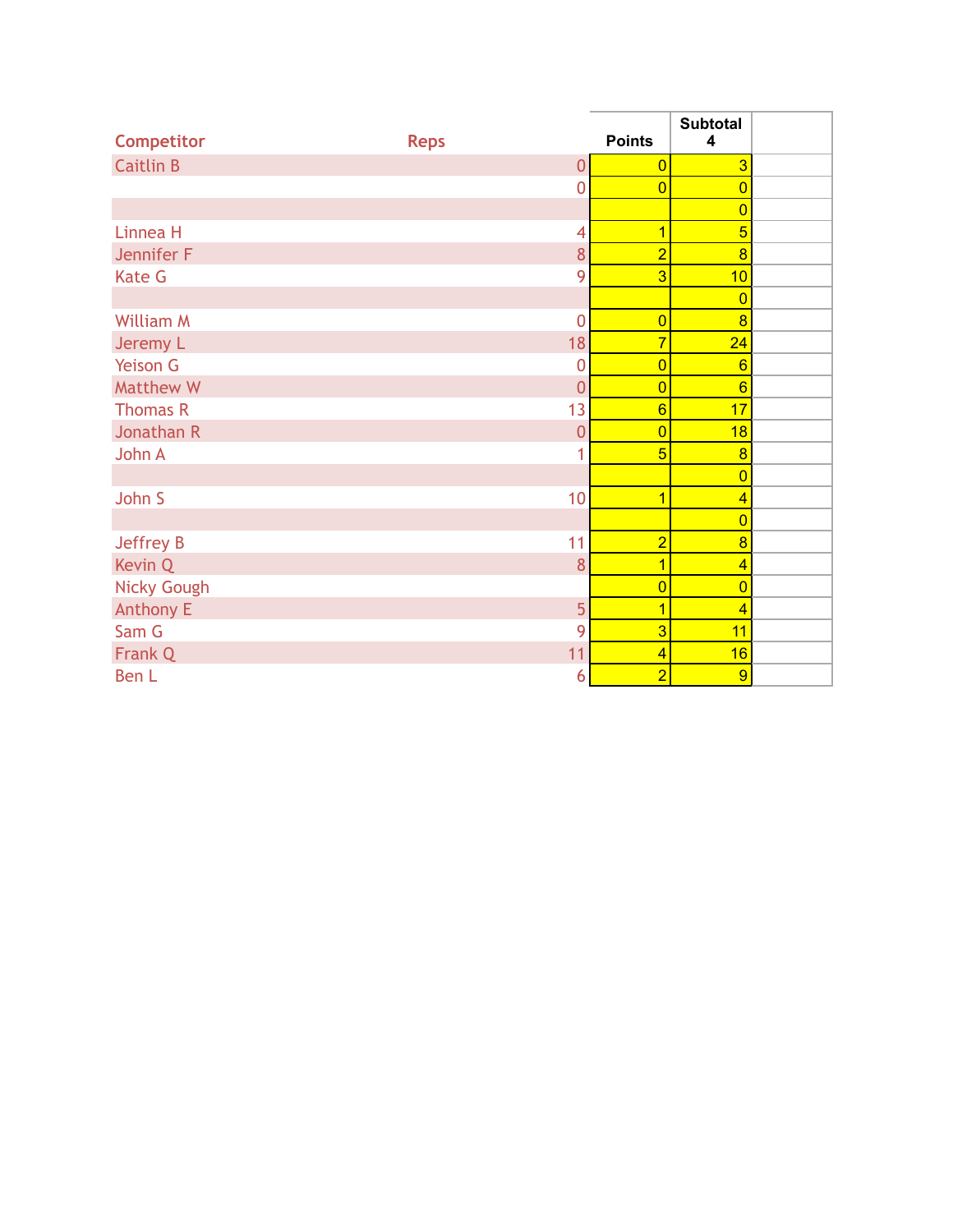| <b>Competitor</b>  | <b>Reps</b>    | <b>Points</b>  | <b>Total</b>          | <b>Place</b>         |
|--------------------|----------------|----------------|-----------------------|----------------------|
| <b>Caitlin B</b>   | 9              | 1              | $\overline{4}$        | 1st                  |
|                    |                |                |                       |                      |
| Linnea H           | 5              | $\overline{3}$ | 8                     | 1st                  |
| Jennifer F         | $\overline{0}$ | $\overline{0}$ | 8                     | 2nd                  |
| <b>Kate G</b>      | 4              | $\overline{2}$ |                       | <mark>12</mark> 1st  |
|                    |                |                |                       |                      |
| <b>William M</b>   | $\overline{7}$ | 3.5            | 11.5 4th              |                      |
| Jeremy L           | 11             | 5.5            | 29.5                  | 1st                  |
| Yeison G           | $\overline{7}$ | 3.5            |                       | <mark>9.5</mark> 6th |
| <b>Matthew W</b>   | $\overline{0}$ | $\overline{0}$ | $6\overline{6}$       | 7th                  |
| <b>Thomas R</b>    | 12             | $\overline{7}$ |                       | $24$ 2nd             |
| Jonathan R         | 11             | 5.5            | $23.5$ 3rd            |                      |
| John A             | $\overline{4}$ | $\overline{2}$ |                       | $10$ 5th             |
|                    |                |                |                       |                      |
| John S             | 5              | $\overline{1}$ | 5 <sub>5</sub>        | 1st                  |
|                    |                |                |                       |                      |
| Jeffrey B          | 8              | $\overline{2}$ | 10                    | 1st                  |
| Kevin Q            | 4              | $\overline{1}$ |                       | 5 <sup>2nd</sup>     |
| <b>Nicky Gough</b> |                | $\overline{0}$ | $\overline{0}$        | $\vert 0 \vert$      |
| <b>Anthony E</b>   | 1              | $\overline{1}$ |                       | 54th                 |
| Sam G              | 5              | $\overline{2}$ |                       | 13 2nd               |
| Frank Q            | 6              | 3.5            | <mark>19.5</mark> 1st |                      |
| Ben L              | 6              | 3.5            | 12.5 3rd              |                      |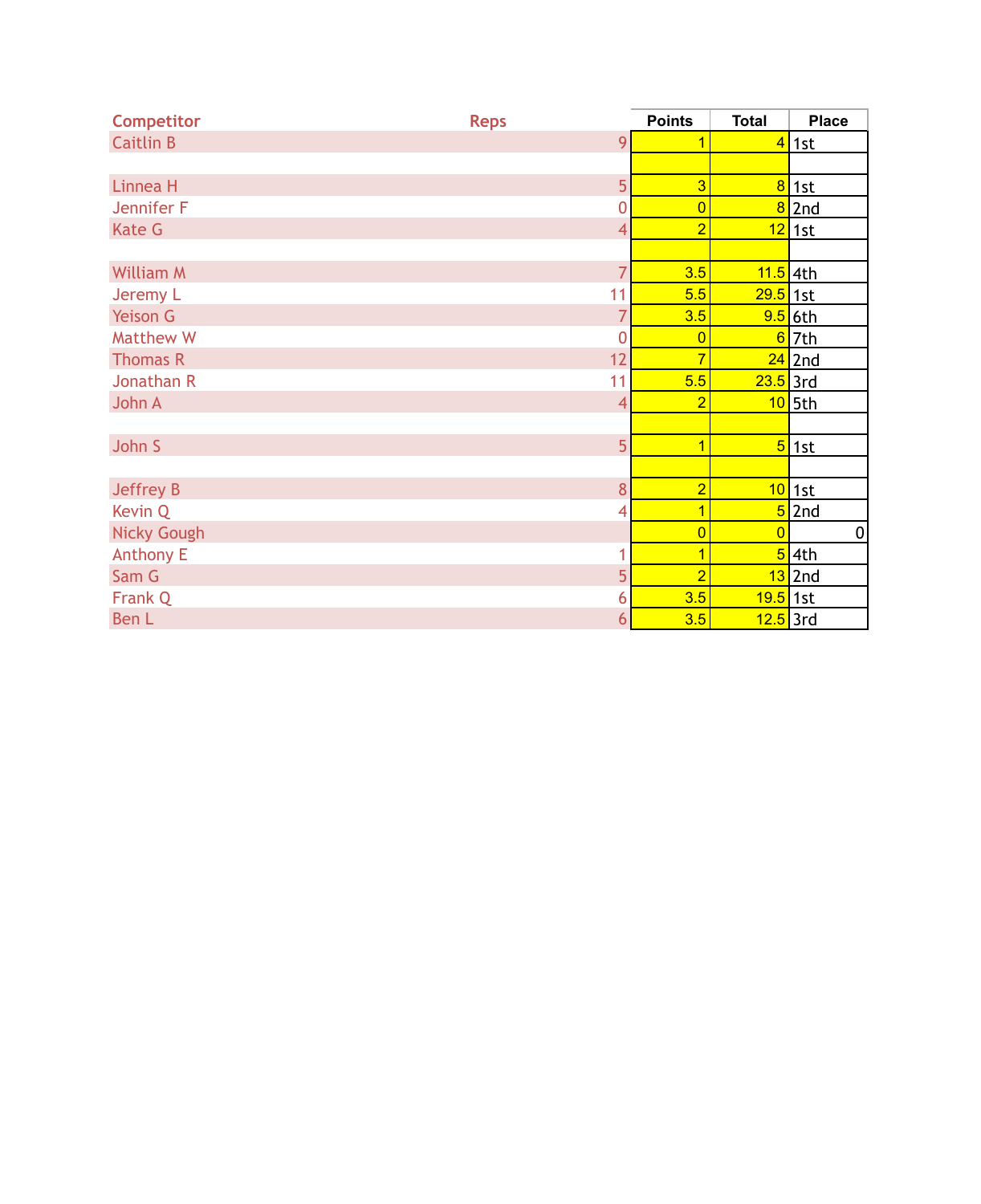|              |   |                       |                     | <b>Subtotal</b> |       |                      | Subtotal | <b>Cross</b> |                  | <b>Subtotal</b> | <b>Deadlif</b> |                 | <b>Subtotal</b> |                 |                             |      |     |
|--------------|---|-----------------------|---------------------|-----------------|-------|----------------------|----------|--------------|------------------|-----------------|----------------|-----------------|-----------------|-----------------|-----------------------------|------|-----|
| Competitor   |   | <b>Weight Class</b>   | Axel Press Points 1 |                 | Yoke  | Points <sub>2</sub>  |          | Carry        | Points 3         | 3               |                | Points 4        | 4               |                 | Stones Points 5 Total Place |      |     |
| Caitlin      | B | <b>Women's Novice</b> |                     |                 | 43    |                      |          | 23           |                  | $\overline{3}$  | 0              | $\overline{0}$  | 3 <sup>2</sup>  |                 |                             |      | 1st |
| Linnea       |   | Women's Middle Weight | 0                   |                 | 12'   |                      |          | 8            |                  | $\overline{4}$  |                |                 | 5 <sup>5</sup>  |                 |                             |      | 1st |
| Jennifer     |   | Women's Heavy Weight  | 8                   |                 | 23    | 3 <sup>1</sup>       |          | 11.5         |                  | $6\overline{6}$ | 8 <sup>1</sup> | $\overline{2}$  | 8 <sup>°</sup>  |                 |                             |      | 2nd |
| Kate         | G | Women's Heavy Weight  | 9                   |                 | 25    | 2 <sup>1</sup>       |          | 10.4         |                  | $\overline{7}$  | 9              | $\overline{3}$  | 10              |                 |                             | 12   | 1st |
| William      | M | Men's Novice          |                     |                 | 12.56 | $\overline{7}$       |          | 49.94        |                  | $\overline{8}$  | $\mathbf{0}$   | $\overline{0}$  | 8               |                 | 3.5                         | 11.5 | 4th |
| Jeremy       |   | Men's Novice          |                     |                 | 18.1  | 5 <sub>5</sub>       |          | 11.87        |                  | 17              | 18             | 7               | 24              | 11              | 5.5                         | 29.5 | 1st |
| Yeison       | G | Men's Novice          |                     |                 | 20'2" | $\overline{2}$       |          | 21.87        |                  | $6\overline{6}$ | $\overline{0}$ | $\overline{0}$  | 6               |                 | 3.5                         | 9.5  | 6th |
| Matthew      | W | Men's Novice          | 0                   |                 | 120   | 3 <sup>1</sup>       |          | 44.81        |                  | $6\overline{6}$ | $\overline{0}$ | $\overline{0}$  | 6               | ΩI              |                             |      | 7th |
| Thomas       |   | Men's Novice          |                     |                 | 16.22 | $6 \overline{}$      |          | 15.03        |                  | 11              | 13             | $6\overline{6}$ | 17              | 12 <sub>h</sub> |                             | 24   | 2nd |
| Jonathan     |   | Men's Novice          | b.                  |                 | 20.84 | $\overline{4}$       |          | 10.41        |                  | 18              | 0              | $\overline{0}$  | 18              | 11              | 5.5                         | 23.5 | 3rd |
| John         |   | Men's Novice          |                     |                 | 13'1" | $\blacktriangleleft$ |          | 46.22        |                  | $\overline{3}$  |                | $\overline{5}$  | 8 <sup>°</sup>  |                 |                             |      | 5th |
| John         |   | Men's Light Weight    |                     |                 | 23    |                      |          | 7.78         |                  | $\overline{3}$  | 10             |                 | $\overline{4}$  |                 |                             |      | 1st |
| Jeffrey      | B | Men's Middle Weight   | 11                  |                 | 8.35  | $\overline{2}$       |          | 4.62         |                  | $6\overline{6}$ | 11             | $\overline{2}$  | 8 <sup>1</sup>  |                 |                             | 10   | 1st |
| Kevin        |   | Men's Middle Weight   | 6                   |                 | 14.37 | $\overline{1}$       |          | 8.78         |                  | $\overline{3}$  | 8 <sup>1</sup> |                 | $\overline{4}$  |                 |                             |      | 2nd |
| <b>Nicky</b> | G | Men's Middle Weight   |                     |                 |       | $\overline{0}$       |          |              |                  | $\overline{0}$  |                | $\overline{0}$  | $\overline{0}$  |                 |                             |      |     |
| Anthony      |   | Men's Heavy Weight    |                     |                 | 14.53 | $\overline{1}$       |          | 17.04        |                  | $\overline{3}$  | 5              |                 | $\overline{4}$  |                 |                             |      | 4th |
| Sam          | G | Men's Heavy Weight    | 10 <sup>1</sup>     |                 | 13.06 | 2                    |          | 5.22         |                  | 8               | q              | $\overline{3}$  | 11              |                 |                             |      | 2nd |
| Frank        |   | Men's Heavy Weight    | 11                  |                 | 7.87  | $\overline{4}$       |          | 4.47         |                  | 12              | 11             |                 | 16              | 6 I             | 3.5                         | 19.5 | 1st |
| Ben          |   | Men's Heavy Weight    | $\overline{7}$      |                 | 12.68 | 3 <sup>2</sup>       |          | 6.03         | $\mathbf{\cdot}$ | 7 <sup>1</sup>  | 6 <sup>1</sup> | $\overline{2}$  | 9               | 6 I             | 3.5                         | 12.5 | 3rd |
|              |   |                       |                     |                 |       |                      |          |              |                  |                 |                |                 |                 |                 |                             |      |     |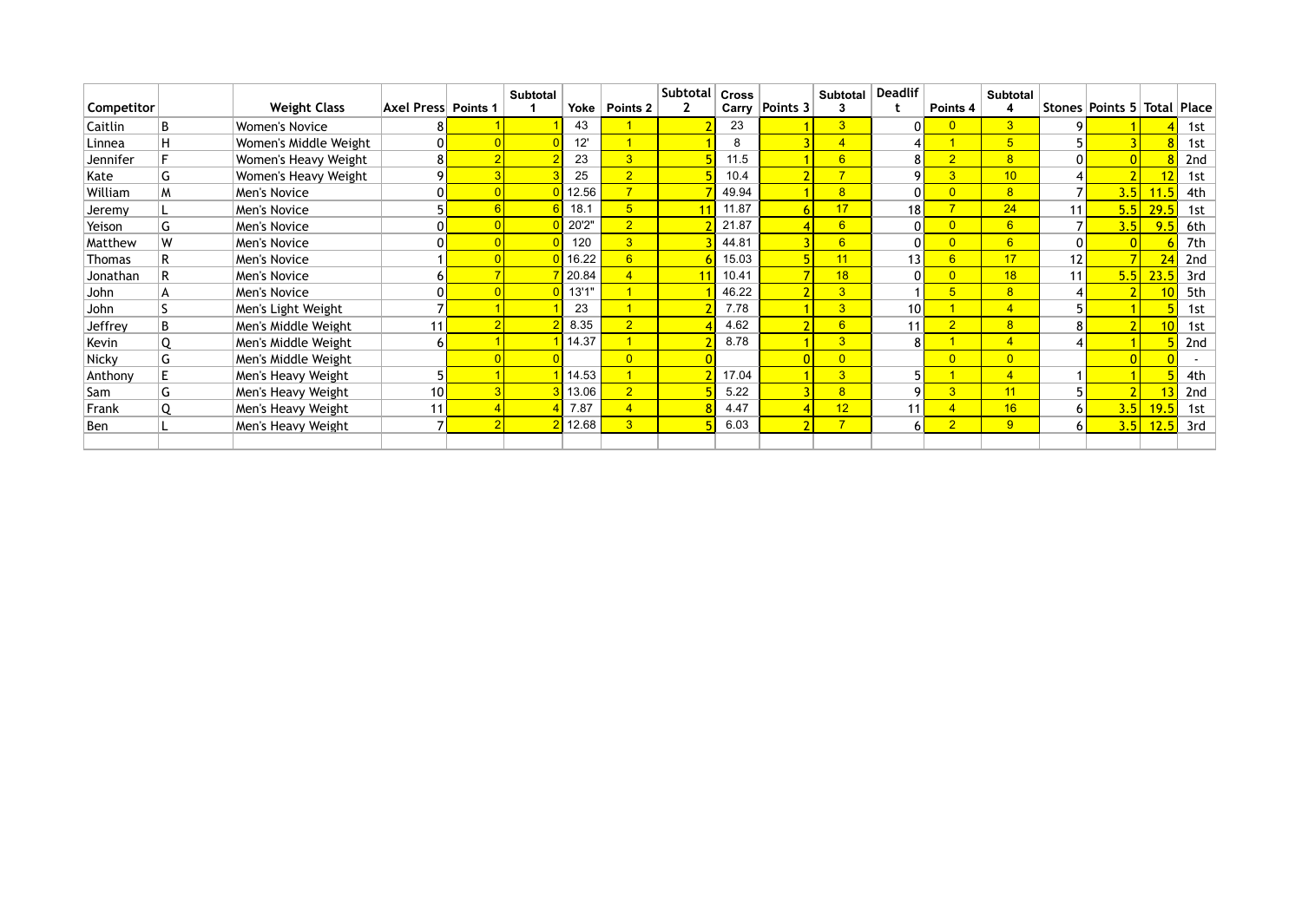| Competitor | <b>Weight Class</b>   | <b>Axel Press Points 1</b> | <b>Subtotal</b> |    | Yoke   Points 2 | Subtotal Cross<br>Carry Points 3 |    | Subtotal Deadlif<br>$\mathbf{3}$ |    | Points 4                | Subtotal<br>$\overline{\mathbf{4}}$ |    | Stones   Points 5   Total   Place |                 |     |
|------------|-----------------------|----------------------------|-----------------|----|-----------------|----------------------------------|----|----------------------------------|----|-------------------------|-------------------------------------|----|-----------------------------------|-----------------|-----|
| Caitlin    | <b>Women's Novice</b> | 8 <sup>1</sup>             |                 | 43 |                 |                                  | 23 | 3 <sup>°</sup>                   | 01 | $\overline{\mathbf{0}}$ | 3 <sup>°</sup>                      | ΩI |                                   | $\vert 4 \vert$ | 1st |
|            |                       |                            |                 |    |                 |                                  |    |                                  |    |                         |                                     |    |                                   |                 |     |
|            |                       |                            |                 |    |                 |                                  |    |                                  |    |                         |                                     |    |                                   |                 |     |
|            |                       |                            |                 |    |                 |                                  |    |                                  |    |                         |                                     |    |                                   |                 |     |
|            |                       |                            |                 |    |                 |                                  |    |                                  |    |                         |                                     |    |                                   |                 |     |
|            |                       |                            |                 |    |                 |                                  |    |                                  |    |                         |                                     |    |                                   |                 |     |
|            |                       |                            |                 |    |                 |                                  |    |                                  |    |                         |                                     |    |                                   |                 |     |
|            |                       |                            |                 |    |                 |                                  |    |                                  |    |                         |                                     |    |                                   |                 |     |
|            |                       |                            |                 |    |                 |                                  |    |                                  |    |                         |                                     |    |                                   |                 |     |
|            |                       |                            |                 |    |                 |                                  |    |                                  |    |                         |                                     |    |                                   |                 |     |
|            |                       |                            |                 |    |                 |                                  |    |                                  |    |                         |                                     |    |                                   |                 |     |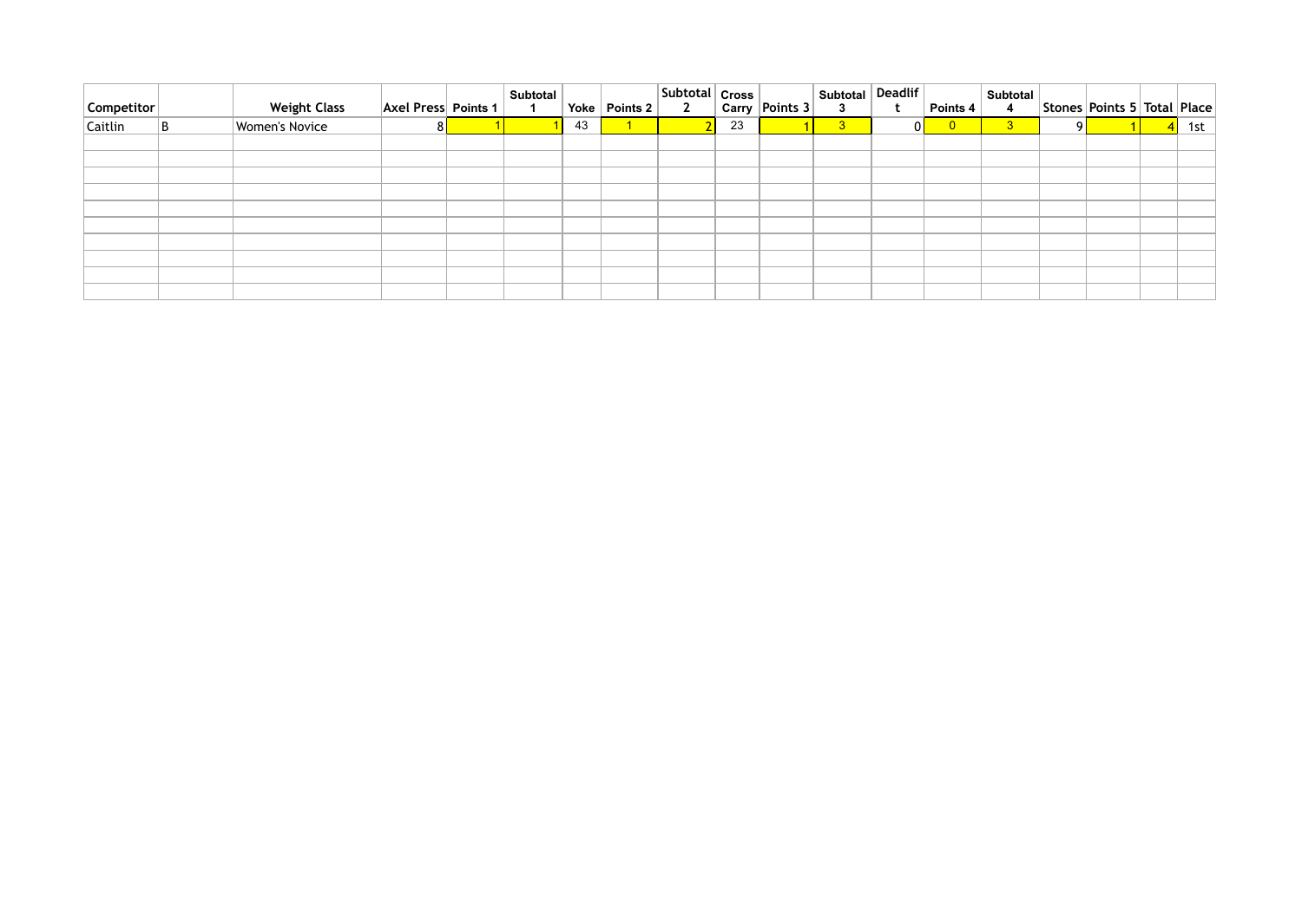| Competitor | <b>Weight Class</b>   | <b>Axel Press Points 1</b> | <b>Subtotal</b> | Yoke $ $ | Points 2 $ $ | Subtotal   Cross  <br>$\overline{2}$ |   | Carry   Points 3 | Subtotal Deadlif<br>$\mathbf{3}$ |   | Points 4 | Subtotal<br>$\overline{\mathbf{4}}$ | Stones Points 5 Total Place |   |     |
|------------|-----------------------|----------------------------|-----------------|----------|--------------|--------------------------------------|---|------------------|----------------------------------|---|----------|-------------------------------------|-----------------------------|---|-----|
| Linnea     | Women's Middle Weight | 01                         |                 | 12'      |              |                                      | 8 |                  | $\overline{4}$                   | 4 |          | $5\overline{)}$                     |                             | 8 | 1st |
|            |                       |                            |                 |          |              |                                      |   |                  |                                  |   |          |                                     |                             |   |     |
|            |                       |                            |                 |          |              |                                      |   |                  |                                  |   |          |                                     |                             |   |     |
|            |                       |                            |                 |          |              |                                      |   |                  |                                  |   |          |                                     |                             |   |     |
|            |                       |                            |                 |          |              |                                      |   |                  |                                  |   |          |                                     |                             |   |     |
|            |                       |                            |                 |          |              |                                      |   |                  |                                  |   |          |                                     |                             |   |     |
|            |                       |                            |                 |          |              |                                      |   |                  |                                  |   |          |                                     |                             |   |     |
|            |                       |                            |                 |          |              |                                      |   |                  |                                  |   |          |                                     |                             |   |     |
|            |                       |                            |                 |          |              |                                      |   |                  |                                  |   |          |                                     |                             |   |     |
|            |                       |                            |                 |          |              |                                      |   |                  |                                  |   |          |                                     |                             |   |     |
|            |                       |                            |                 |          |              |                                      |   |                  |                                  |   |          |                                     |                             |   |     |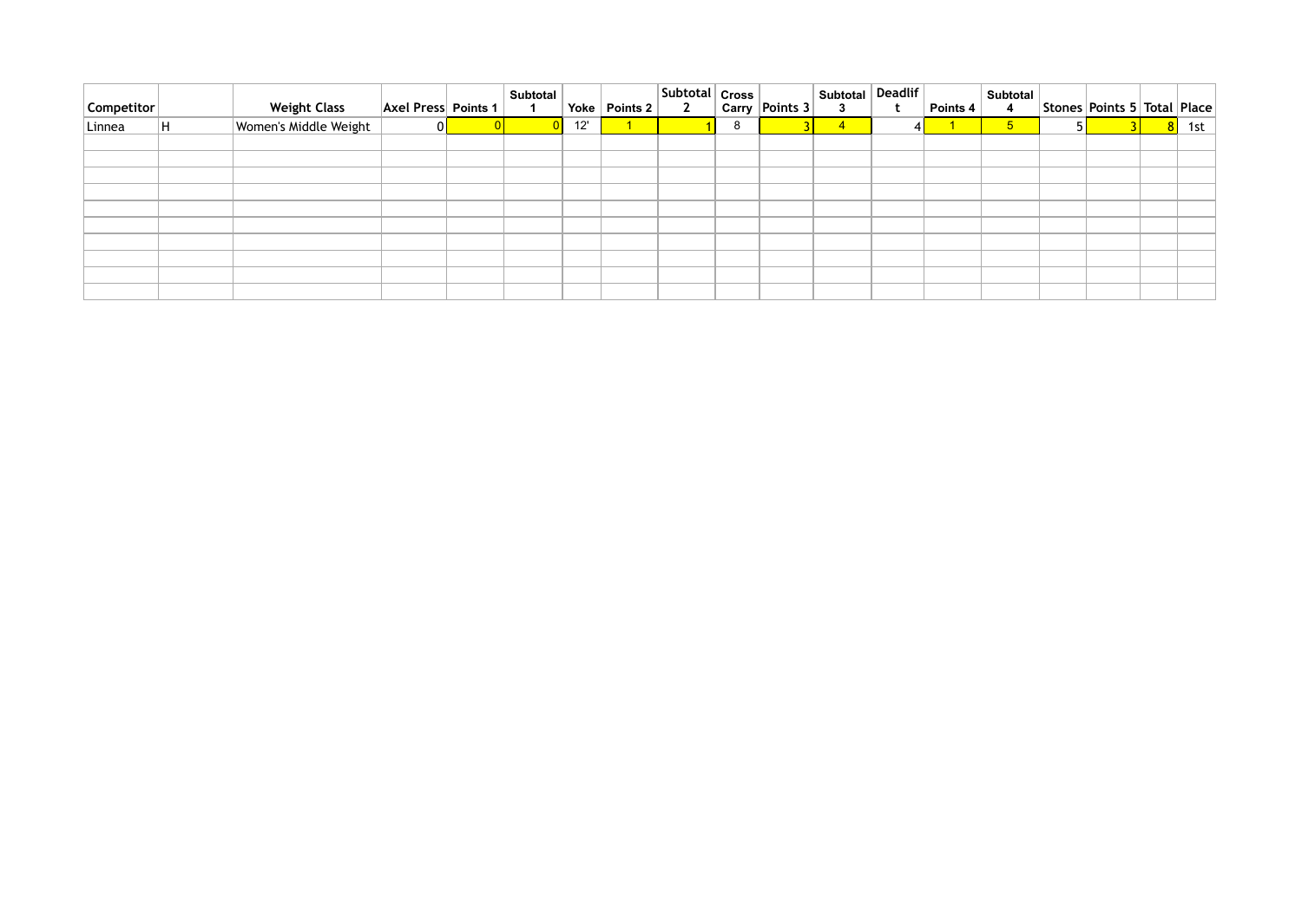| Competitor |   | <b>Weight Class</b>  | <b>Axel Press Points 1</b> | <b>Subtotal</b> | Yoke | Points 2       | <b>Subtotal   Cross  </b><br>$2^{\circ}$ |      | Carry Points 3 | Subtotal<br>3           | <b>Deadlif</b> | Points 4       | <b>Subtotal</b><br>4 |    | Stones   Points 5   Total   Place |    |     |
|------------|---|----------------------|----------------------------|-----------------|------|----------------|------------------------------------------|------|----------------|-------------------------|----------------|----------------|----------------------|----|-----------------------------------|----|-----|
| Jennifer   |   | Women's Heavy Weight | 81                         |                 | 23   | 3 <sup>°</sup> |                                          | 11.5 |                | 6 <sup>1</sup>          | 81             | $\overline{2}$ | 8 <sup>1</sup>       | OI |                                   |    | 2nd |
| Kate       | G | Women's Heavy Weight | <sup>o</sup>               |                 | 25   | 2 <sup>1</sup> |                                          | 10.4 |                | $\overline{\mathbf{z}}$ | ΩI             |                | 10                   |    |                                   | 12 | 1st |
|            |   |                      |                            |                 |      |                |                                          |      |                |                         |                |                |                      |    |                                   |    |     |
|            |   |                      |                            |                 |      |                |                                          |      |                |                         |                |                |                      |    |                                   |    |     |
|            |   |                      |                            |                 |      |                |                                          |      |                |                         |                |                |                      |    |                                   |    |     |
|            |   |                      |                            |                 |      |                |                                          |      |                |                         |                |                |                      |    |                                   |    |     |
|            |   |                      |                            |                 |      |                |                                          |      |                |                         |                |                |                      |    |                                   |    |     |
|            |   |                      |                            |                 |      |                |                                          |      |                |                         |                |                |                      |    |                                   |    |     |
|            |   |                      |                            |                 |      |                |                                          |      |                |                         |                |                |                      |    |                                   |    |     |
|            |   |                      |                            |                 |      |                |                                          |      |                |                         |                |                |                      |    |                                   |    |     |
|            |   |                      |                            |                 |      |                |                                          |      |                |                         |                |                |                      |    |                                   |    |     |
|            |   |                      |                            |                 |      |                |                                          |      |                |                         |                |                |                      |    |                                   |    |     |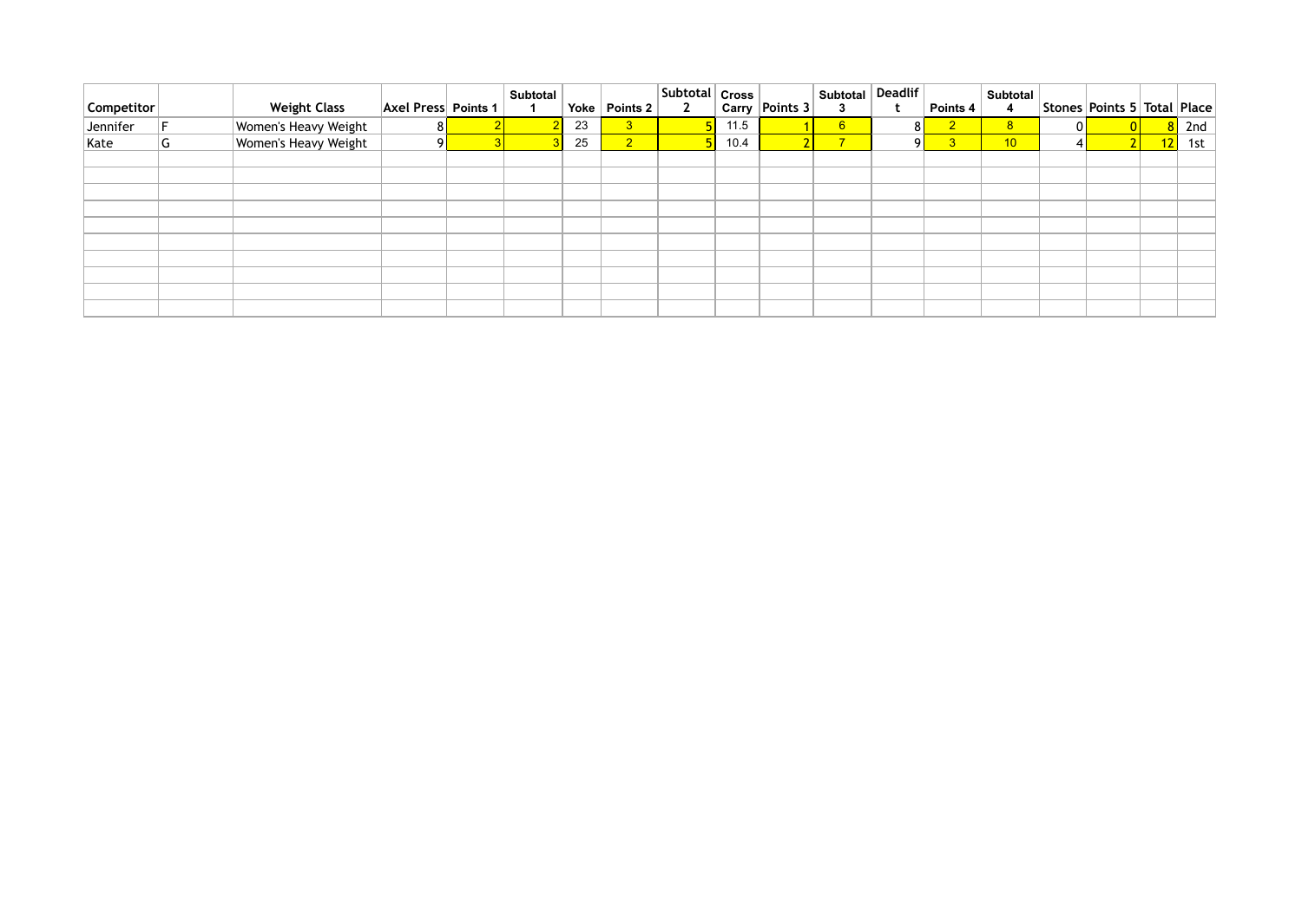| Competitor |   | <b>Weight Class</b> | <b>Axel Press Points 1</b> | <b>Subtotal</b> | Yoke  | Points 2        | Subtotal<br>$\mathbf{2}$ | <b>Cross</b> | Carry Points 3 | <b>Subtotal</b><br>3 | <b>Deadlif</b>  | Points 4                | <b>Subtotal</b><br>4 |                 | Stones   Points 5   Total   Place |             |     |
|------------|---|---------------------|----------------------------|-----------------|-------|-----------------|--------------------------|--------------|----------------|----------------------|-----------------|-------------------------|----------------------|-----------------|-----------------------------------|-------------|-----|
| William    | M | Men's Novice        |                            |                 | 12.56 | 7 <sup>7</sup>  |                          | 49.94        |                | 8 <sup>1</sup>       | 0               | $\overline{0}$          | 8 <sup>1</sup>       |                 |                                   | $3.5$ 11.5  | 4th |
| Jeremy     |   | Men's Novice        |                            |                 | 18.1  | 5 <sub>5</sub>  |                          | 11.87        |                | 17                   | 18              | $\overline{7}$          | 24                   | 11              |                                   | $5.5$ 29.5  | 1st |
| Yeison     | G | Men's Novice        |                            |                 | 20'2" | 2 <sup>1</sup>  |                          | 21.87        |                | 6 <sup>1</sup>       | 0               | $\overline{0}$          | 6                    |                 | 3.5                               | 9.5         | 6th |
| Matthew    | W | Men's Novice        |                            |                 | 120   | 3 <sup>2</sup>  |                          | 44.81        |                | $6 \overline{6}$     | 0               | $\overline{\mathbf{0}}$ | 6                    | $\overline{0}$  |                                   |             | 7th |
| Thomas     | R | Men's Novice        |                            |                 | 16.22 | $6\overline{6}$ |                          | 15.03        |                | 11                   | 13 <sub>h</sub> | 6                       | 17                   | 12 <sub>h</sub> |                                   | 24          | 2nd |
| Jonathan   | R | Men's Novice        |                            |                 | 20.84 | $\overline{4}$  |                          | 10.41        |                | 18                   | 0               | $\overline{0}$          | 18                   | 11 <sub>h</sub> | 5.5                               | 23.5        | 3rd |
| John       | A | Men's Novice        |                            |                 | 13'1" |                 |                          | 46.22        |                | 3 <sup>2</sup>       |                 | 5 <sub>5</sub>          | 8 <sup>1</sup>       | 41              |                                   | $\sqrt{10}$ | 5th |
|            |   |                     |                            |                 |       |                 |                          |              |                |                      |                 |                         |                      |                 |                                   |             |     |
|            |   |                     |                            |                 |       |                 |                          |              |                |                      |                 |                         |                      |                 |                                   |             |     |
|            |   |                     |                            |                 |       |                 |                          |              |                |                      |                 |                         |                      |                 |                                   |             |     |
|            |   |                     |                            |                 |       |                 |                          |              |                |                      |                 |                         |                      |                 |                                   |             |     |
|            |   |                     |                            |                 |       |                 |                          |              |                |                      |                 |                         |                      |                 |                                   |             |     |
|            |   |                     |                            |                 |       |                 |                          |              |                |                      |                 |                         |                      |                 |                                   |             |     |
|            |   |                     |                            |                 |       |                 |                          |              |                |                      |                 |                         |                      |                 |                                   |             |     |
|            |   |                     |                            |                 |       |                 |                          |              |                |                      |                 |                         |                      |                 |                                   |             |     |
|            |   |                     |                            |                 |       |                 |                          |              |                |                      |                 |                         |                      |                 |                                   |             |     |
|            |   |                     |                            |                 |       |                 |                          |              |                |                      |                 |                         |                      |                 |                                   |             |     |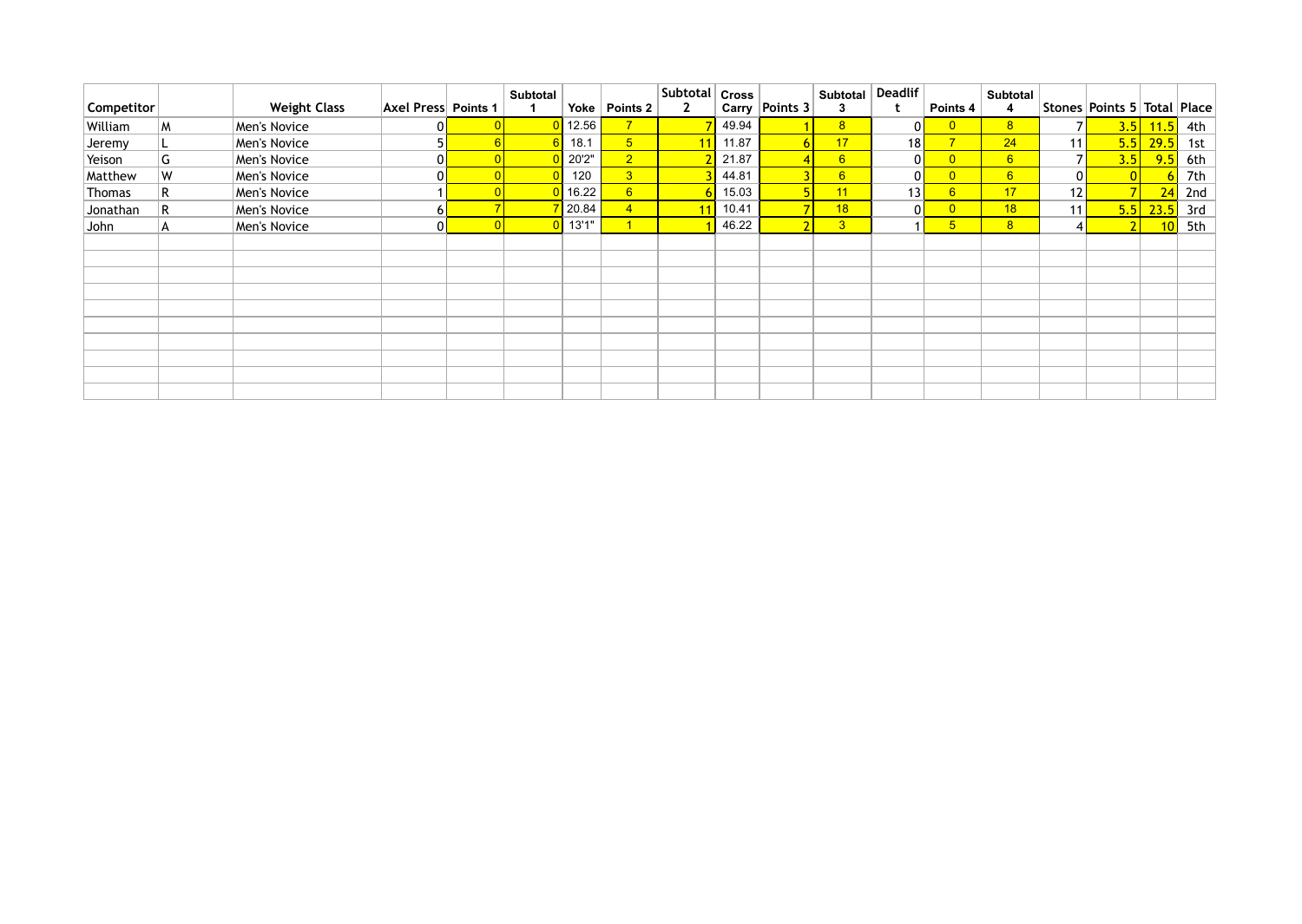| $ $ Competitor $ $ | <b>Weight Class</b> | $ Axel Press $ Points 1 | <b>Subtotal</b> | Yoke | Points 2 | $ $ Subtotal $ $ Cross $ $<br>$\mathbf{2}$ |      | $^{\text{!}}$ Carry $\vert$ Points 3 $\vert$ | I Subtotal Deadlif<br>$\mathbf{3}$ |                 | Points 4 | Subtotal<br>$\overline{4}$ | Stones   Points 5   Total   Place |     |
|--------------------|---------------------|-------------------------|-----------------|------|----------|--------------------------------------------|------|----------------------------------------------|------------------------------------|-----------------|----------|----------------------------|-----------------------------------|-----|
| John               | Men's Light Weight  |                         |                 | 23   |          |                                            | 7.78 |                                              | 3 <sup>2</sup>                     | 10 <sup>1</sup> |          | $\overline{4}$             |                                   | 1st |
|                    |                     |                         |                 |      |          |                                            |      |                                              |                                    |                 |          |                            |                                   |     |
|                    |                     |                         |                 |      |          |                                            |      |                                              |                                    |                 |          |                            |                                   |     |
|                    |                     |                         |                 |      |          |                                            |      |                                              |                                    |                 |          |                            |                                   |     |
|                    |                     |                         |                 |      |          |                                            |      |                                              |                                    |                 |          |                            |                                   |     |
|                    |                     |                         |                 |      |          |                                            |      |                                              |                                    |                 |          |                            |                                   |     |
|                    |                     |                         |                 |      |          |                                            |      |                                              |                                    |                 |          |                            |                                   |     |
|                    |                     |                         |                 |      |          |                                            |      |                                              |                                    |                 |          |                            |                                   |     |
|                    |                     |                         |                 |      |          |                                            |      |                                              |                                    |                 |          |                            |                                   |     |
|                    |                     |                         |                 |      |          |                                            |      |                                              |                                    |                 |          |                            |                                   |     |
|                    |                     |                         |                 |      |          |                                            |      |                                              |                                    |                 |          |                            |                                   |     |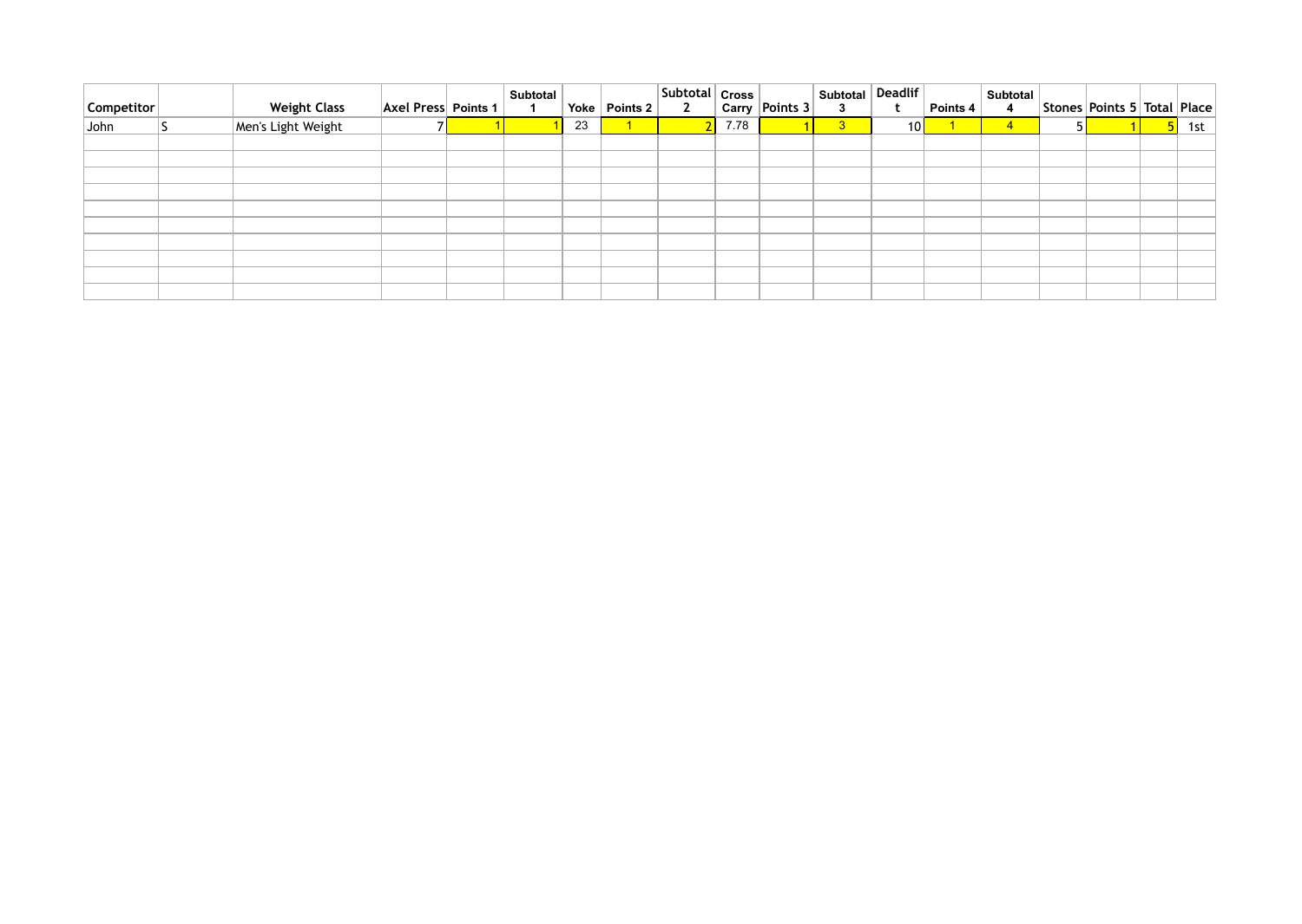| Competitor |   | <b>Weight Class</b> | <b>Axel Press Points 1</b> | <b>Subtotal</b> | Yoke  | Points 2       | Subtotal   Cross  <br>$\mathbf{2}$ |      | Carry Points 3    | <b>Subtotal</b><br>3 | <b>Deadlif</b> | Points 4       | , Subtotal <sup>∤</sup> |     | Stones Points 5 Total Place |                 |     |
|------------|---|---------------------|----------------------------|-----------------|-------|----------------|------------------------------------|------|-------------------|----------------------|----------------|----------------|-------------------------|-----|-----------------------------|-----------------|-----|
| Jeffrey    | B | Men's Middle Weight | 11                         |                 | 8.35  | 2 <sup>7</sup> |                                    | 4.62 | $\mathbf{\Omega}$ | 6                    | 11             | $\overline{2}$ | 8 <sup>°</sup>          | 8 I |                             | 10 <sub>1</sub> | 1st |
| Kevin      |   | Men's Middle Weight | <b>6</b>                   |                 | 14.37 |                |                                    | 8.78 |                   | 3 <sup>°</sup>       | 8 <sup>1</sup> |                | $\overline{4}$          |     |                             |                 | 2nd |
| Nicky      | G | Men's Middle Weight |                            |                 |       |                |                                    |      |                   |                      |                |                |                         |     |                             |                 |     |
|            |   |                     |                            |                 |       |                |                                    |      |                   |                      |                |                |                         |     |                             |                 |     |
|            |   |                     |                            |                 |       |                |                                    |      |                   |                      |                |                |                         |     |                             |                 |     |
|            |   |                     |                            |                 |       |                |                                    |      |                   |                      |                |                |                         |     |                             |                 |     |
|            |   |                     |                            |                 |       |                |                                    |      |                   |                      |                |                |                         |     |                             |                 |     |
|            |   |                     |                            |                 |       |                |                                    |      |                   |                      |                |                |                         |     |                             |                 |     |
|            |   |                     |                            |                 |       |                |                                    |      |                   |                      |                |                |                         |     |                             |                 |     |
|            |   |                     |                            |                 |       |                |                                    |      |                   |                      |                |                |                         |     |                             |                 |     |
|            |   |                     |                            |                 |       |                |                                    |      |                   |                      |                |                |                         |     |                             |                 |     |
|            |   |                     |                            |                 |       |                |                                    |      |                   |                      |                |                |                         |     |                             |                 |     |
|            |   |                     |                            |                 |       |                |                                    |      |                   |                      |                |                |                         |     |                             |                 |     |